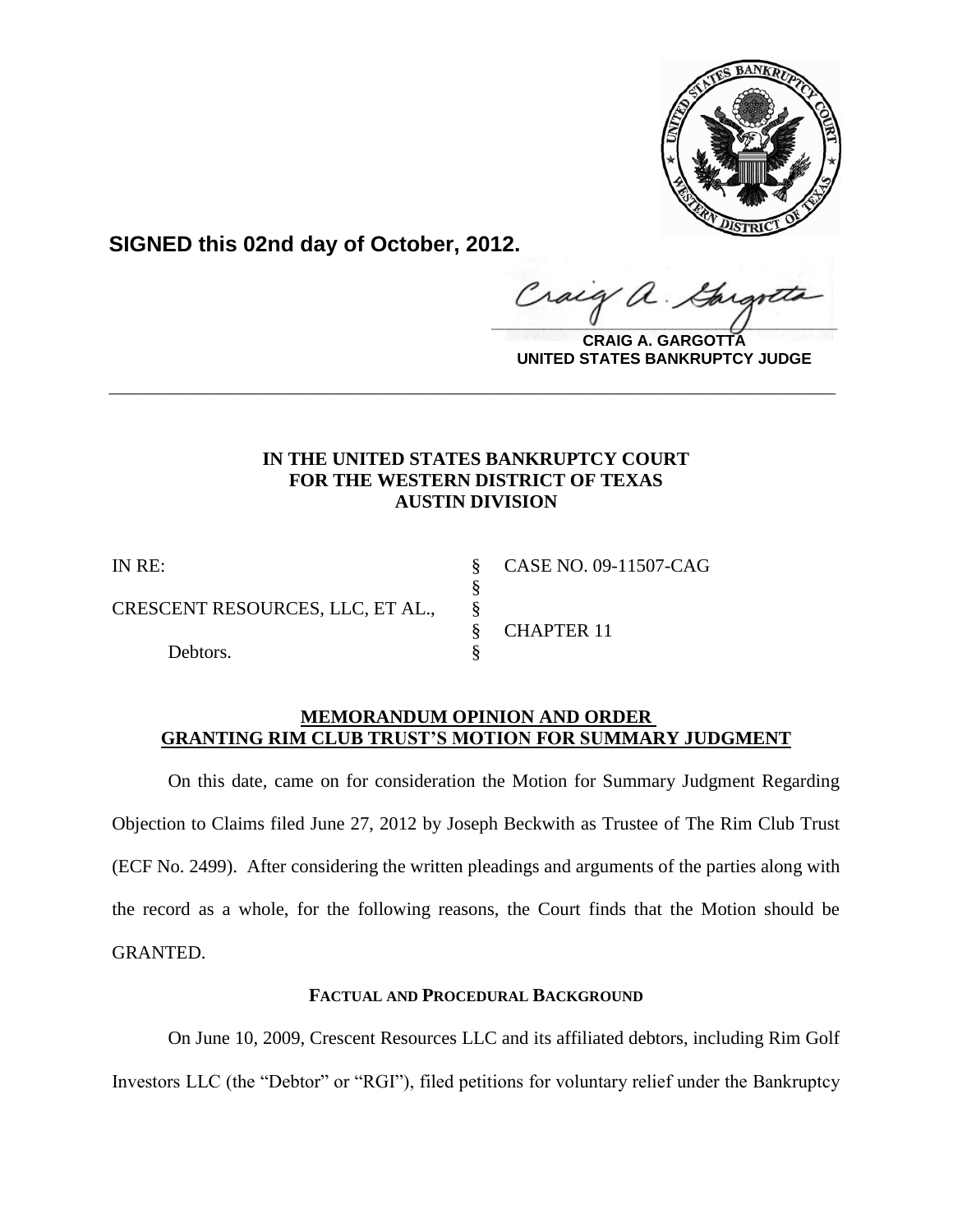Code. On February 16, 2011, the Rim Golf Club and Rim Golf Members Association filed a First Amended Plan of Reorganization (the "Rim Plan") and a First Amended Disclosure Statement (ECF Nos. 1729, 1730). On May 10, 2011, the Court confirmed the Rim Plan pursuant to the Findings of Fact, Conclusions of Law, and Order Confirming First Amended Plan of Reorganization under Chapter 11 of the Bankruptcy Code (ECF No. 2019). The Rim Plan is a liquidating plan where all assets of Rim Golf Club's estate are vested in The Rim Club Trust on the Effective Date. Pursuant to the Rim Plan, the Rim Club Trustee, Joseph Beckwith, was appointed on the Effective Date and has the right to file, bring, or settle objections to claims.

On April 3, 1997, the Rim Golf Club LLC loaned \$16,295,000 to Chaparral Pines LLC (predecessor in interest to the Debtor, RGI) to fund development of a residential golf community in Payson, Arizona. 1 This loan is evidenced by a promissory note dated April 3, 1997 (the "Note") (ECF No. 2356, Ex. H). Repayment of the Note was secured by a lien on certain real and personal property located in Gila County, Arizona. This lien is evidenced by the Deed of Trust, Assignment of Rents and Leases, Security Agreement and Fixture Filing made as of April 3, 1997 by and between Chaparral Pines LLC, as Trustor, and Rim Golf Club LLC, as Beneficiary (the "Deed of Trust") (ECF No. 2356, Ex. I). The parties to the Deed of Trust were Chaparral Pines LLC (described as the Trustor) First American Title Insurance Company (described as the Trustee), and Rim Golf Club LLC (described as the Beneficiary) (*id.*). The Deed of Trust was recorded with the Gila County Recorder as Doc. No. 1997-704541 on April 4, 1997. RGI's only real property asset is the property described in the Deed of Trust.

On or about July 30, 2005, a Deed of Release and Full Reconveyance was executed and duly recorded as Doc. No. 2005-013766 with the Gila County Recorder on August 2, 2005 (the

<sup>1</sup> The Rim Golf Club LLC changed its name to Rim Country Lender LLC, an Arizona limited liability company on or about August 28, 1997. Chaparral Pines LLC, an Arizona limited liability company, is the manager of Rim Country Lender LLC.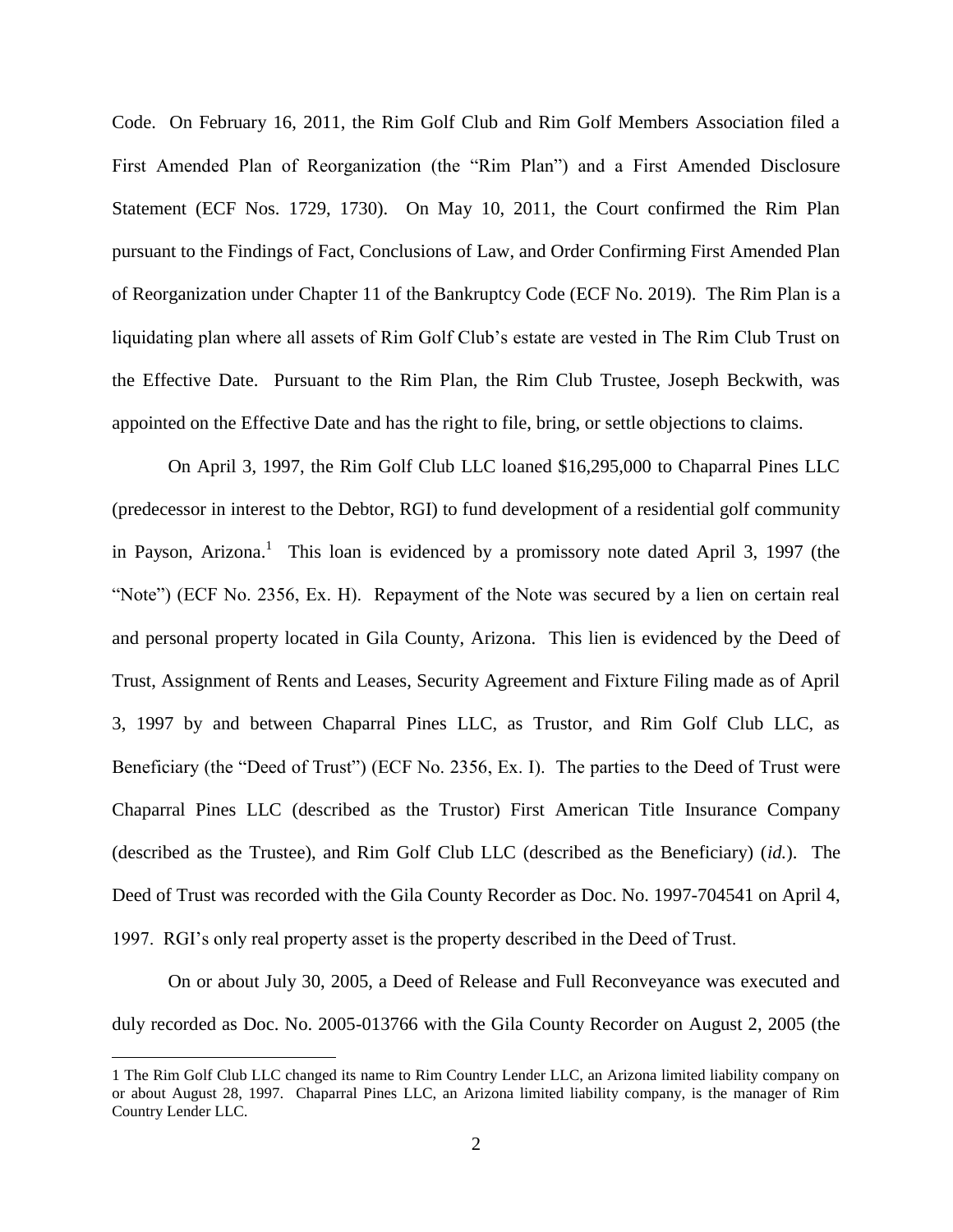"Deed of Release") (ECF No. 2356, Ex. J). The Deed of Release states as follows:

WHEREAS, the indebtedness secured by the Deed of Trust executed by Chaparral Pines, L.L.C., an Arizona limited liability company, as Trustor, to The Rim Golf Club, L.L.C., as Arizona limited liability company, as Beneficiary, dated April 3, 1997, and recorded April 4, 1997, as 1997-704541, Records of Gila County, Arizona has been paid in full.

NOW THEREFORE, the Beneficiary does hereby release said Deed of Trust pursuant to the provisions of Arizona Revised Statutes Section 33-707.

(ECF No. 2356, Ex. J.) The Deed of Release was signed by Jess R. Gift. The signature portion

of the Deed of Trust states as follows:

This instrument was acknowledged and executed before me this  $30<sup>th</sup>$  day of July, 2005 by Jess R. Gift who acknowledge to be the manager of Chaparral Pines, LLC, and that as such officer, being authorized to do so, signed the name of the corporation as such officer.

(*Id.*)

 $\overline{a}$ 

After RGI filed bankruptcy, certain Rim Country Lender Claimants filed the following proofs of claim against the estate: World West LLC (POC No. 834), Rim Country Lenders (POC No. 1160), Jeffrey D. Kirpatrick (POC No. 1161), Jim Register (POC No. 1233), Scott Urdang (POC No. 1380), and William and Donna Bergman (POC No. 1752). Certain of the proofs of claim purport to be secured by the Deed of Trust. $2$ 

On September 12, 2011, the Rim Club Trust filed its Objection to the Rim Country Lender Claims as secured claims, arguing that RGI's predecessor in interest released the Deed of Trust prepetition pursuant to the Deed of Release, thereby rendering the claims unsecured (ECF No. 2356). On October 11, 2011, the Rim Country Lender Claimants filed their joint Response to the Objection to Claims (ECF No. 2386). The Claimants note that Gift signed the Deed of

<sup>2</sup> The Debtor also listed additional Rim Country Lender claims on its Schedule D as undisputed, liquidated, noncontingent secured claims in undetermined amounts.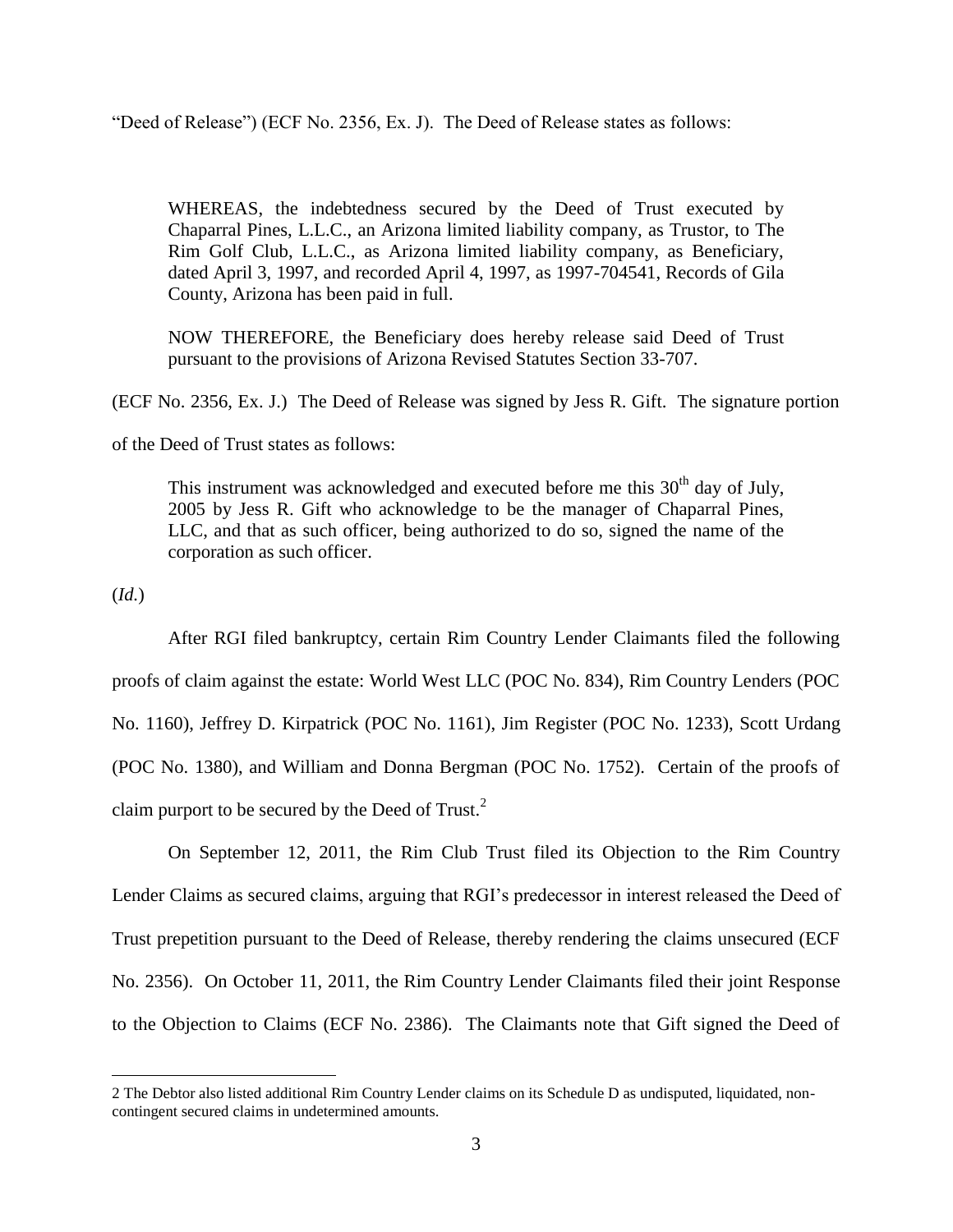Release in his capacity as manager of Chaparral Pines LLC, and argue that Chaparral Pines LLC had no authority to release the Deed of Trust because it was described in the Deed of Trust as the Trustor, not the Beneficiary. Thus, the Claimants argued that the Deed of Release is invalid on its face.

On June 27, 2012, Rim Club Trust filed a Motion for Summary Judgment as to its Objection to Claims along with a supporting Statement of Facts (ECF Nos. 2499, 2500). On August 28, 2012, Rim Country Lender filed its Response in opposition to the Motion (ECF No. 2514). On September 10, 2012, Rim Club Trust filed its Reply (ECF No. 2519). On September 12, 2012, the Court held a hearing, and both parties presented their arguments to the Court.

#### **PARTIES CONTENTIONS**

In its Motion for Summary Judgment, and in its underlying Objection to Claims, the Rim Club Trust objects to the asserted secured status of Rim Country Lender LLC's claim. According to the Rim Club Trust, Rim Country Lender ("RCL") alleges a secured claim based upon its assertion that it has a valid lien, but any such lien has been formally released pursuant to the Deed of Release executed by the Rim Golf Club LLC, now known as RCL, through its manager, Chaparral Pines LLC.

In its Motion, the Rim Club Trust asserts that RCL's only defense is that Chaparral Pines LLC did not have authority to release the Deed of Trust on behalf of Rim Golf Club (and thus on behalf of RCL) because Chaparral Pines LLC is described as the Trustor in the Deed of Release, rather than the Beneficiary. The Rim Club Trust argues, however, that Chaparral Pines LLC is the undisputed manager of Rim Golf Club/ RCL pursuant to the records of the Arizona Corporations Commission (ECF No. 2500, Ex. C), and under Arizona law, a manager of an Arizona limited liability company is the agent of the company for the purpose of carrying on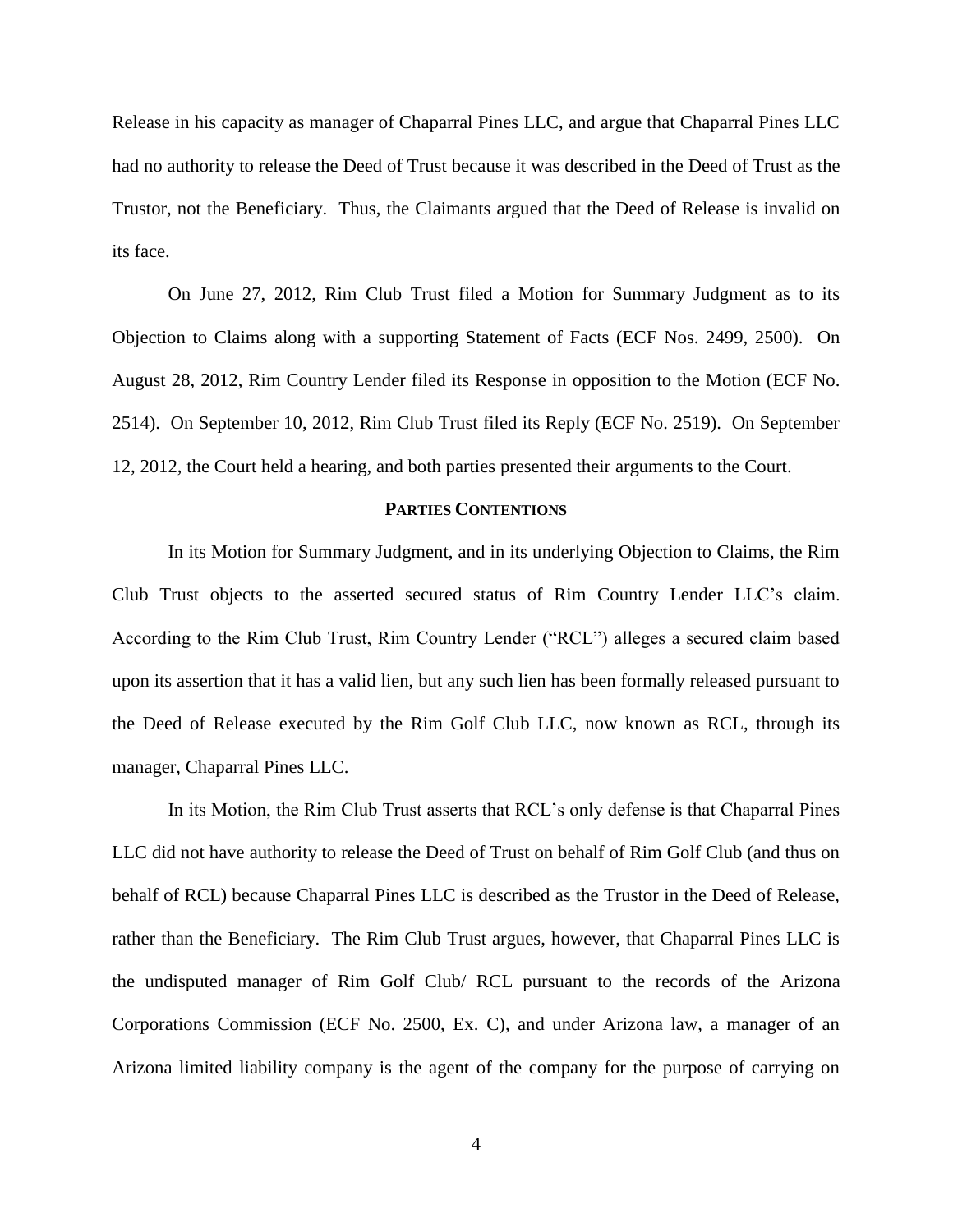business in the usual course (ECF No. 2499 (citing A.R.S. § 29-654(B)(2)). Specifically, a manager with authority who executes an instrument in the name of the limited liability company binds the company (*id.* (citing A.R.S.  $\S$  29-654(B)(3)).

In its Response, RCL argues that the Rim Club Trust failed to meet its initial burden of proof on a summary judgment motion because the Motion was not supported by any pleadings, depositions, answers to interrogatories, admissions on file, or affidavits. RCL argues that the Rim Club Trust's Statement of Facts and "unsworn copies of documents" do not suffice. RCL asserts that the Court may take judicial notice of these documents but that the Rim Club Trust must still offer "proof as to other documents, such as the Deed of Release in the case." (ECF No. 2514, at 3). In sum, RCL argues that the Rim Club Trust "failed to establish that (1) the Deed of Release was filed in the appropriate Arizona real property records; (ii) that the party submitting the Deed of Release had authority to do so; or (iii) that the individual signing the Deed of Release had authority to do so." (*Id.* at 3-4.)

RCL further argues that even if the Rim Club Trust had met its burden of proof, there are genuine issues of material fact that preclude summary judgment. For example, RCL argues that according to the Arizona Corporations Commission, the manager of Chaparral Pines LLC has been Scott B. Lyon since June 12, 2000 (*id*.). With its Response, RCL provides a printout from the Arizona Corporation Commission's Public Access System, last updated June 14, 2000, indicating that Scott B. Lyon was the manager of Chaparral Pines beginning June 12, 2000 (ECF No. 2514, at 8). RCL also provided a sworn statement from Claimant Jim Register (Ex. A, Declaration of Jim Register). In the Declaration, Register states as follows:

2. I submitted a proof of claim against Rim Country Investors, LLC based on my status as a secured creditor. My claim has not been satisfied and remains due and owing.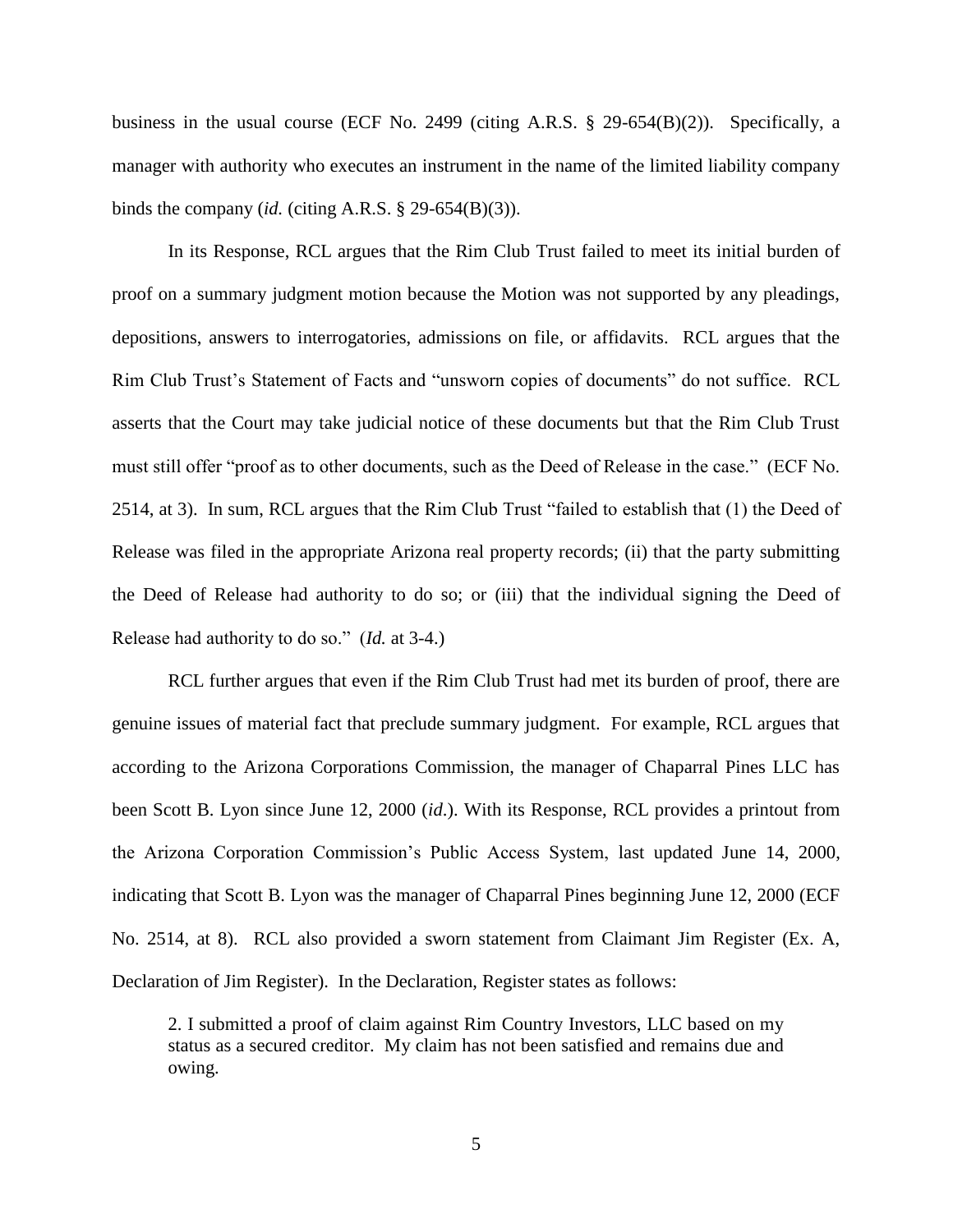3. I am aware of a document entitled 'Deed of Release' signed by one Jess R. Gift. Attached hereto as Exhibit A is a true and correct copy of a printout from the Arizona Corporation Commission. According to the Arizona Corporation Commission, the manager of Chaparral Pines, LLC since 2000 has been Scott B. Lyon. To my knowledge, Jess R. Gift is a rogue employee of Crescent Resources, LLC who filed the Deed of Release without authority. The Statement in the Deed of Release that the debt has been satisfied is false.

(*Id*. at 7.) In its Response, RCL also notes that the Schedule of Financial Affairs does not list Jess Gift as an officer or director (*id.* at 4 (citing Ex. B)). In addition, RCL points to a Complaint filed by the Trustee against Jess Gift under 11 U.S.C. §§ 547 and 548, in which Gift is identified as "Residential RD Profit Center Head IV." (*Id.* (citing Ex. D)).

Like in its Response to the Objection to Claim, RCL again argues that the Deed of Release lists no capacity for Gift other than the manager of Chaparral Pines LLC, and Chaparral Pines LLC was the Trustor, not the Beneficiary. RCL further argues that under Arizona law, the release must be given by a "mortgage[e], trustee, or person entitled to payment." (*Id.* (citing A.R.S. § 33-707(A)). Thus, because the Deed of Release was given by the Trustor, it is ineffective on its face.

Finally, RCL argues that the Trustee is judicially stopped from denying that RCL's claim is secured because in the Debtor's Schedule D it listed RCL as holding non-contingent, undisputed, secured claims. As a result, RCL argues, the Trustee "is barred from disputing their status under the doctrine of judicial estoppel." (*Id.* at 5.) In support of this contention, RCL generally cites to *Love v. Tyson Foods, Inc.*, 677 F. 3d 258 (5th Cir. 2012).

In its Reply, the Rim Club Trust argues that, even if the Deed of Release were invalid, the Rim Club Trust took title to the property as a bona fide purchaser pursuant to 11 U.S.C. § 544(a)(3), without notice of any competing property interest allegedly held by the RCL Claimants. In addition, the Trustee argues that RCL's judicial estoppel argument lacks merit,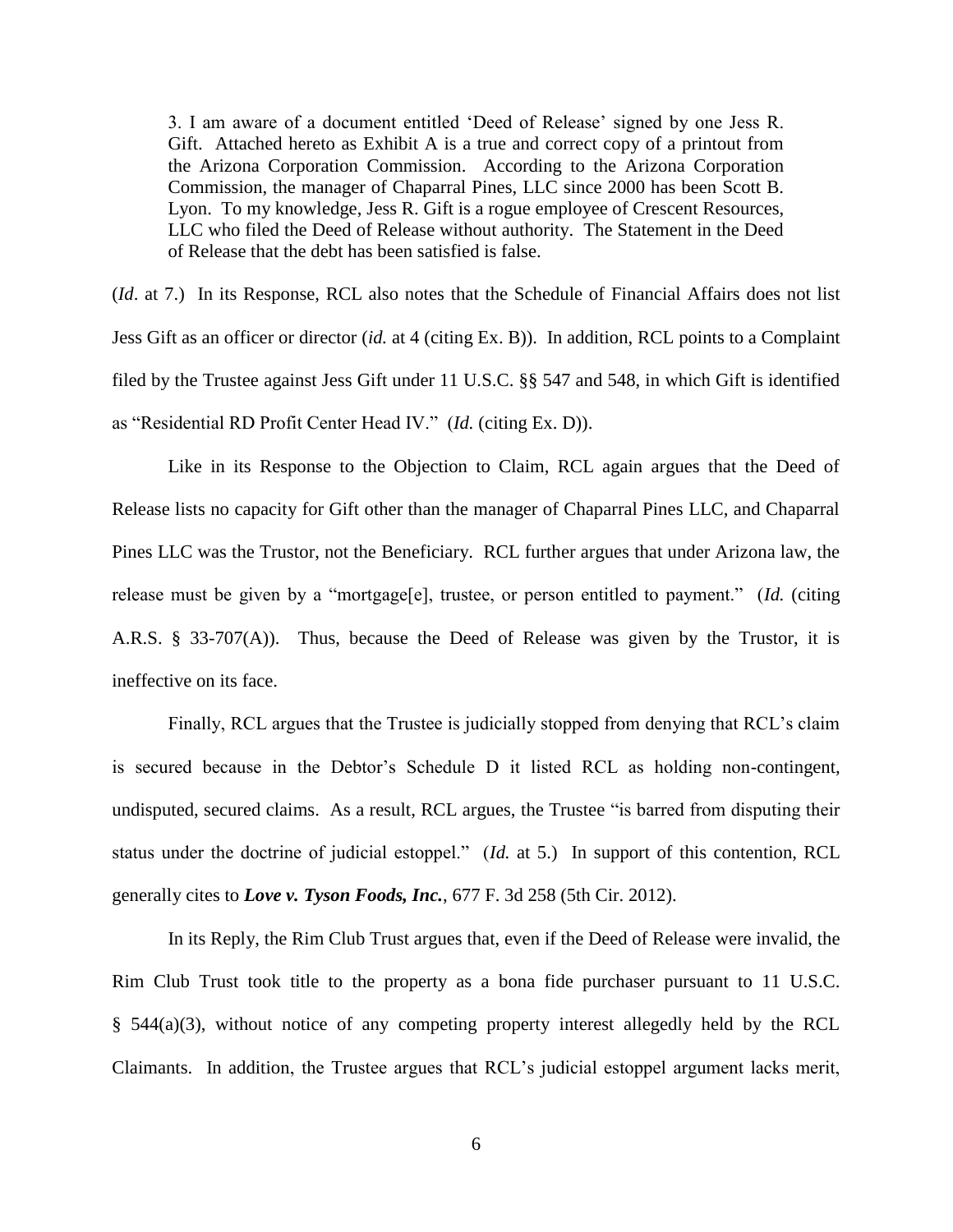asserting that the case law cited by RCL is inapposite. Furthermore, the Trustee points out that while the schedules are prima facie evidence of the validity and amount of a claim, they are not dispositive evidence of either. Moreover, under the Plan the Trustee is empowered and entitled to evaluate and challenge the amount and validity of each claim. The Rim Club Trust also clarified its position that not only RCL but the related individual claimants mentioned above do not have secured claims because only RCL was a party to the Note (ECF No. 2519).

Attached as exhibits to its Reply, the Trustee provided additional supporting documents, including the Declarations of Kami M. Hoskins (Ex. 1), Garrett Goldman, Michael Mlaker, and Mark Lyons (Ex. 2). The declarations of Goldman, Mlaker, and Lyons testify to the role of Jess Gift as the manager of Chaparral Pines and its related entities. The relevant portions of the declarations are summarized below.

### **Declaration of Garret Goldman**

According to his statement, Garret Goldman is a civil engineer for Tetra Tech, Inc., who according to his statement was primarily responsible for all engineering work done regarding the development of the Chaparral Pines Club and Rim Golf Club in Payson, Arizona, during 2005 (ECF No. 2519-2, at 2-5). Goldman testified, "For a period of time up to and including July 30, 2005, and for a long period of time thereafter, Jess Gift was the highest ranking agent of the developers in Arizona with respect to the operation and management of both properties and all of the above-named developer entities [including but not limited to Chaparral Pines LLC, Rim Club Investors LLC, Rim Country Lenders LLC, Rim Golf Club LLC, and Rim Golf Club, Inc.]. (*Id*. at 2). Goldman further testified: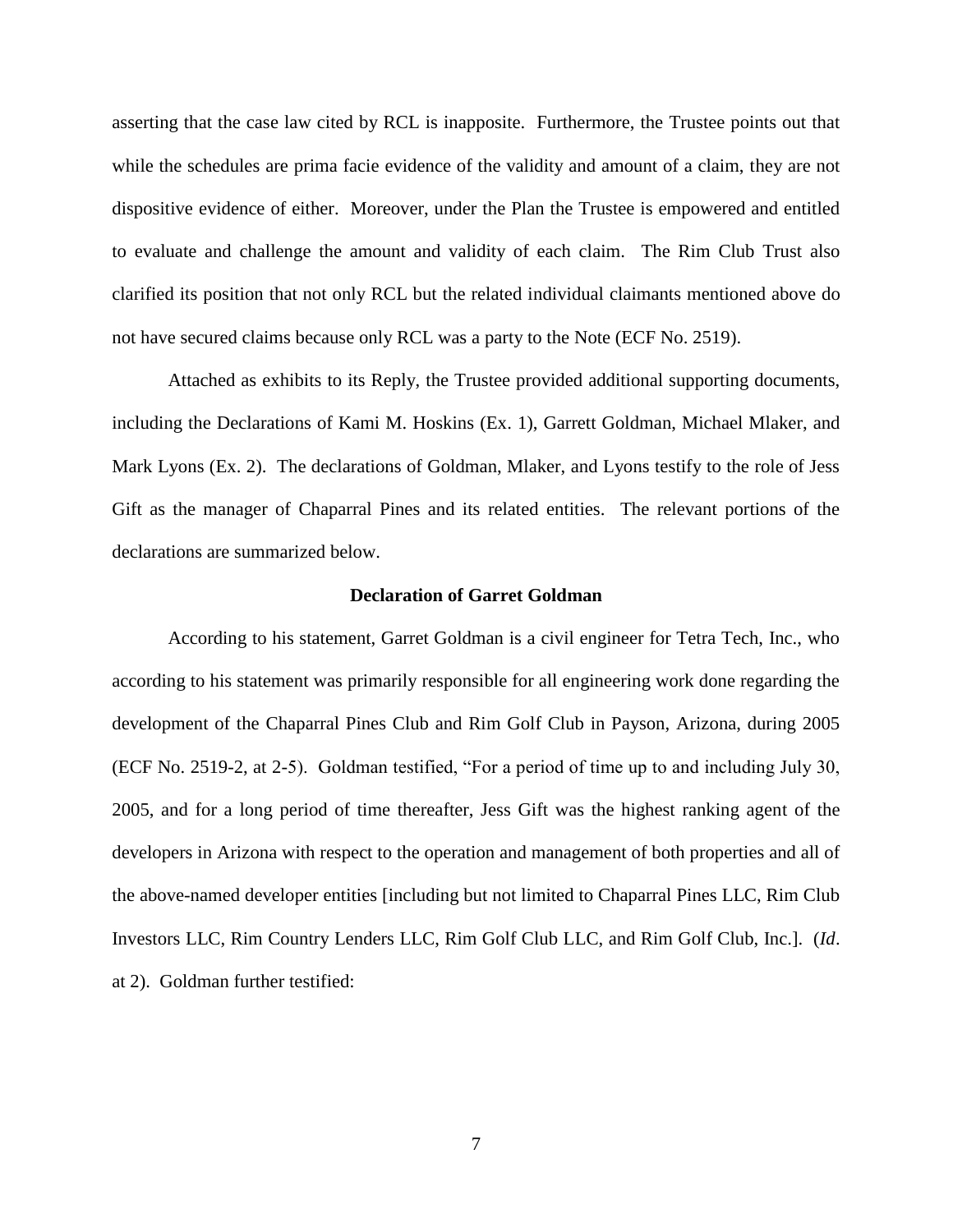During the entire time that Jess Gift and I were both involved with the properties, he signed documents and took other actions regarding the operation and management of both properties, and consistently did so in the name of, and on behalf of, all of the various entities mentioned above. I am not familiar with any occasion in which Jess Gift did not sign any document, make any decision, or take any action because he lacked the authority to do so. . . .

All of the contacts that Tetra Tech and I had with the developers was either with Jess Gift or with people who reported to him. . . . I am not familiar with any person who had higher, or even equal, authority than Jess Gift with respect to the operation and management of the properties during the time that we were both involved with the properties, and that pertains to every one of the entities mentioned above. . . .

During the entire time that Jess Gift and I worked together at the properties, he was clearly 'the man in charge' with respect to any and all doings at either or both properties. He consistently referred to himself – and others consistently referred to him – as the Manager or Project Manager or all operations and management of both properties. . . .

Although I have no knowledge of what the State of Arizona records show regarding the managers of any of the developer entities, it was obvious that Jess Gift -- and no one else within 2,000 miles of the properties – appeared to all concerned to be cloaked with the authority to sign any documents relative to the operation and management of the properties.

(*Id.*) With regard to the aforementioned Scott Lyon, whom RCL asserts has been listed as the

manager of Chaparral Pines LLS since June 12, 2000, Goldman testified as follows:

Prior to 2001, and before the above-named developers acquired the Arizona properties, the properties were owned and operated by a predecessor company. The senior, top-ranking agent for that predecessor company was Scott Lyon. However, after that predecessor developer conveyed all of its rights in the properties to the developers named above, Scott Lyon no longer exercised any authority or made any decisions with respect to the properties, and, as far as I know, for the past 11 years he has had no further connection whatsoever with the operation and management of the properties.

(*Id.*)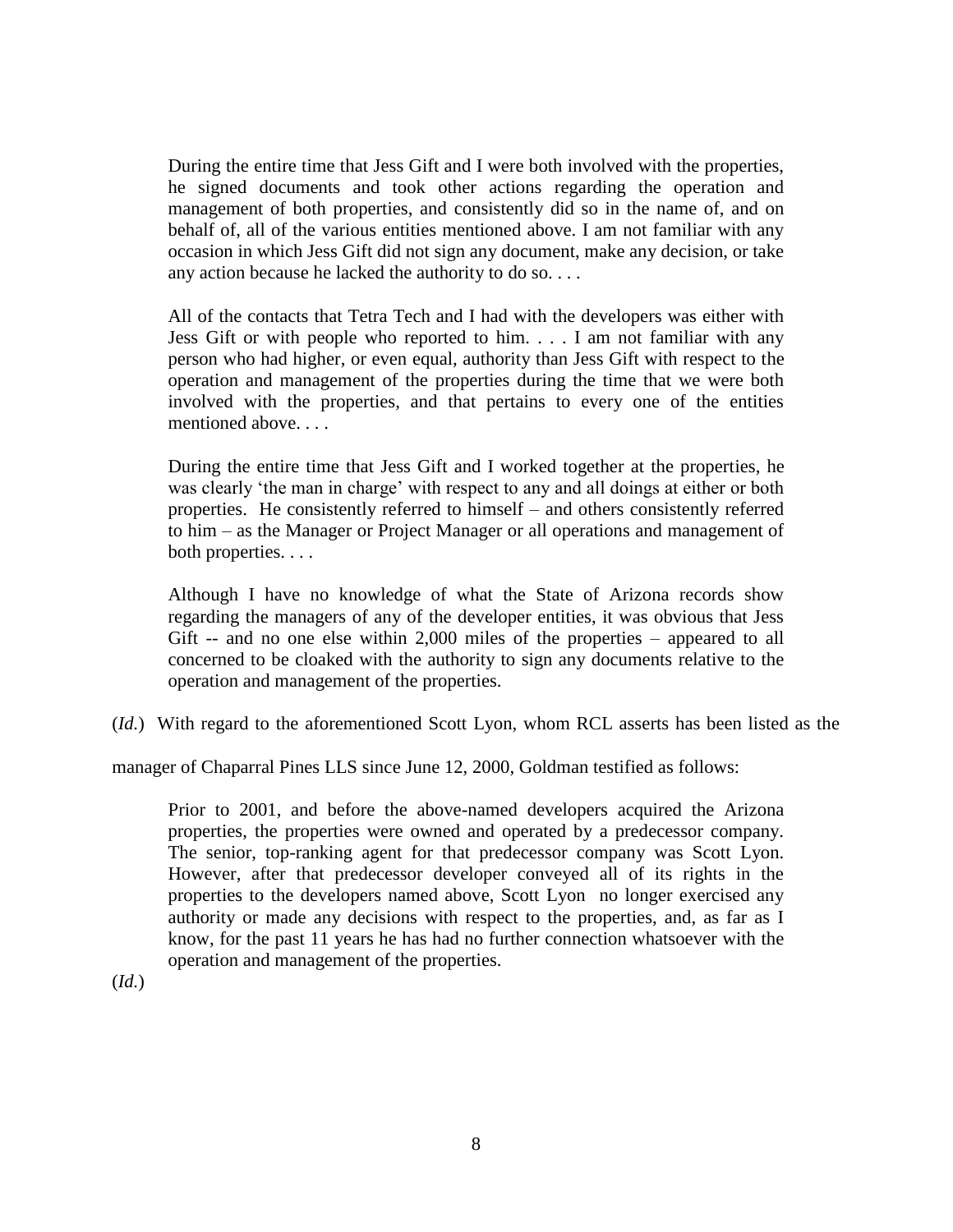### **Declaration of Michael Mlaker**

According to his statement, Michael Mlaker was hired in 2002 to become the Vice President of Operations at both the Chaparral Pines Club and the Rim Golf Club, and served in those positions continuously until October 31, 2008 (ECF No. 2519-2, at 7). At all times during his employment in this position he reported directly to Jess Gift. Mlaker saw Gift virtually every day, and their offices were only a few feet away from one another. (*Id.* at 8-9). Mlaker corroborated much of Goldman's testimony. In addition, similar to Goldman, Mlaker stated as follows:

During the entire time that Jess Gift and I were both involved with the properties, he signed documents and too other actions regarding the operation and management of both properties, and consistently did so in the name of, and on behalf of, all of the various entities mentioned above. These documents included, among others, deeds, declarations of easement, corporate filings, license applications, financial documents and construction contracts. To my knowledge, no other agent or representative of the developers signed such documents or took such action during the years that Mr. Gift and I were there....

During the entire time that I worked with Jess Gift, and reported to him, he was consistently referred to as  $-$  and commonly known as  $-$  the manager and president of all of the above-mentioned developer entities, and that specifically included the entity Chaparral Pines LLC.

(*Id.*)

#### **Declaration of Mark Lyons**

According to his statement, Mark Lyons has been the General Manager of the Chaparral Pines Club in Payson, Arizona since May 2004 (ECF No. 2519-2, at 13). Prior to that, he was the Food and Beverage Director for both the Chaparral Pines Club and the Rim Golf Club. He described the two clubs as being across the street from one another and noted that they share many assets and functions. (*Id.* at 13-14). Lyons stated that he saw Gift regularly, and provided testimony very similar to Goldman's and Mlaker's.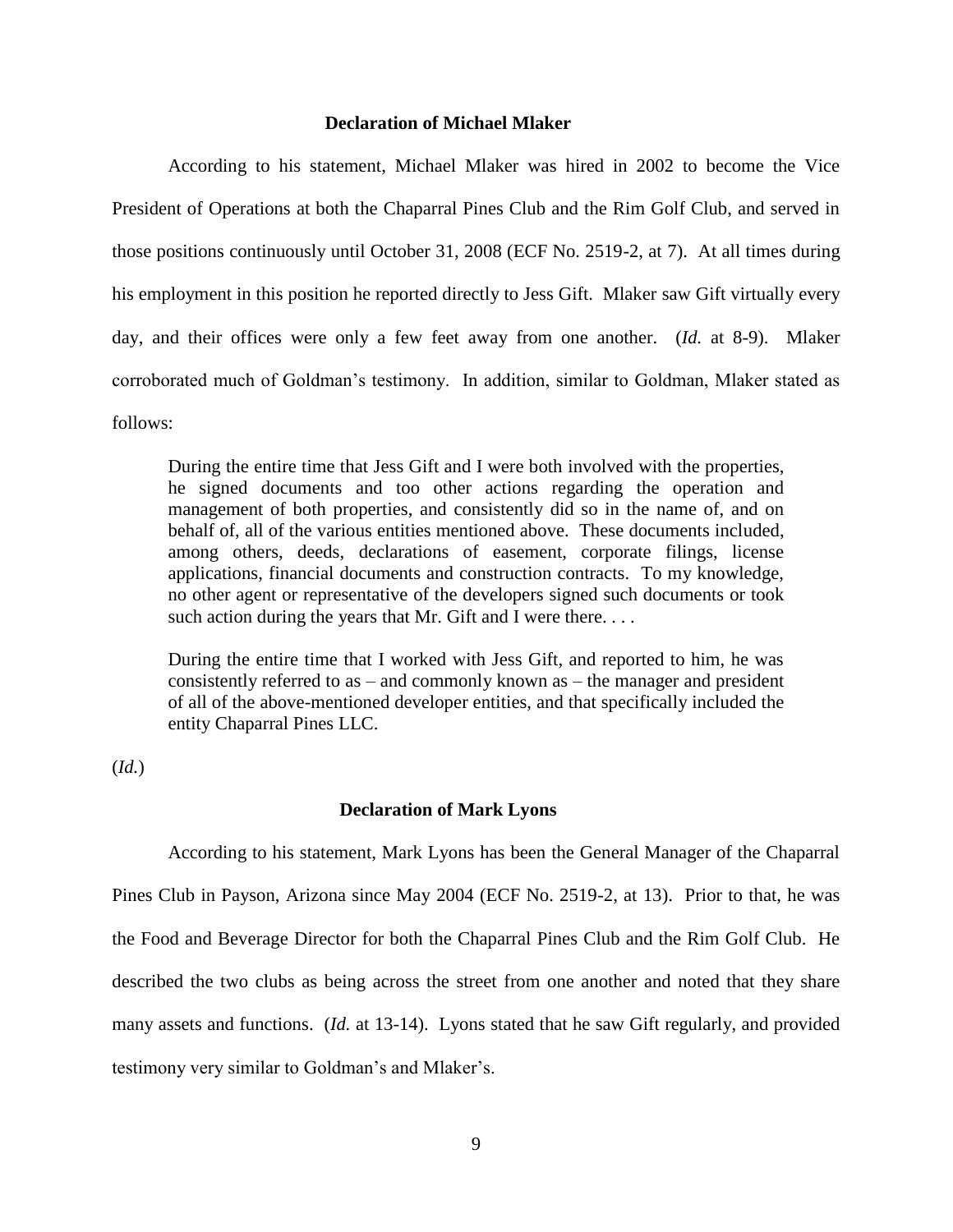At the hearing on September 12, 2012, the Rim Club Trust noted that the individual RCL Claimants are essentially investors in RCL with certain contractual rights with no automatic entitlement to secured status. The Rim Club Trust reiterated that the document is valid on its face because it was signed by Gift, who is the manager of Chaparral Pines LLC, which is the undisputed manager of RCL.

With regard to whether the Rim Club Trust provided adequate documentary support to meet its initial summary judgment burden, RCL essentially conceded that the Trustee does not need to provide sworn affidavits or other documents in support of its Motion for Summary Judgment in order to meet its burden; rather, the Court may rely on the public records provided by the Trustee, such as the Note, the Deed of Trust, and the Deed of Release, as long as they are authenticated. The Rim Club Trust argued that the documents were self-authenticating public records under Federal Rule of Evidence 902. Moreover, in order to demonstrate the authenticity of the documents, in its Reply the Rim Club Trust provided a sworn statement from the attorney who obtained copies of the public records from each of the respective Arizona agencies (ECF No. 2519, Ex. 1, Declaration of Kami M. Hoskins).<sup>3</sup> In any event, RCL ultimately admitted that it did not actually dispute the authenticity of the documents.

RCL also acknowledged that the Rim Club Trust subsequently provided several other sworn statements its Reply in support of the Motion for Summary Judgment (ECF No. 2519, Ex. 2, Declarations of Garrett Goldman, Michael Mlaker, and Mark Lyons). RCL maintains, however, that none of these sworn statements establish that Gift is the manager of Chaparral Pines LLC.

<sup>&</sup>lt;sup>3</sup> Pursuant to the Declaration, Hoskin obtained a copy of the Entity Detail report for Rim Country Lender LLC from the Arizona Corporation Commission's official website. The Entity Detail report is attached to the Statement of Facts (ECF No. 2500). Hoskin obtained a copy of the Deed of Release from the Gila County, Arizona Recorder's official website. The Deed of Release is attached as Exhibit D to the Statement of Facts (*Id.*).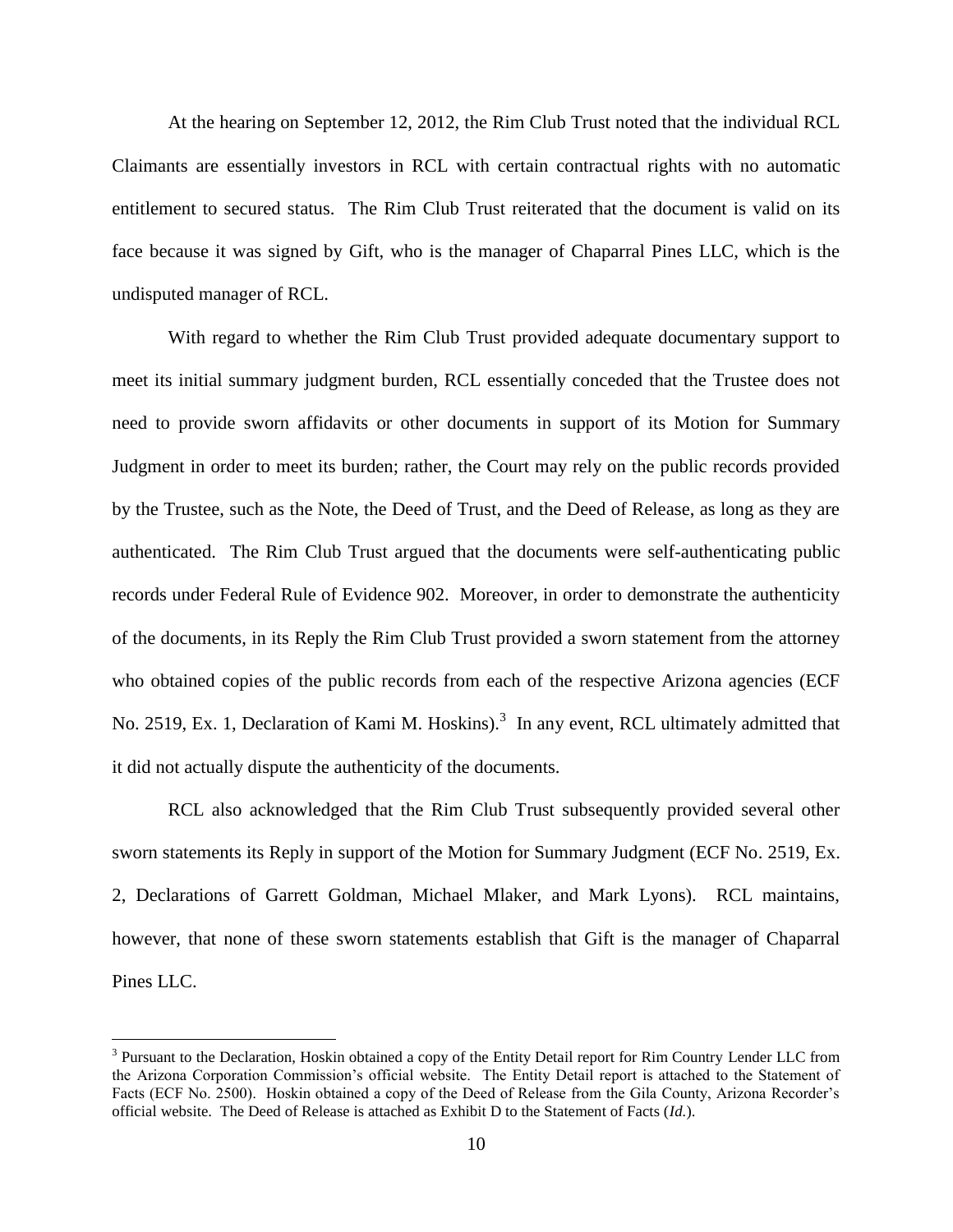### **STANDARD ON A MOTION FOR SUMMARY JUDGMENT**

The Court will grant a motion for summary judgment if the moving party shows that there is no genuine dispute as to any material fact and that it is entitled to judgment as a matter of law. FED. R. CIV. P. 56(a) (made applicable to adversary proceedings in bankruptcy by FED. R. BANKR. P. 7056); *Celotex Corp. v. Cattrett*, 477 U.S. 317, 322–23 (1986). All facts are reviewed and all inferences drawn in a light most favorable to the non-moving party. *James v. Sadler*, 909 F.2d 834, 837 (5th Cir. 1990). Although this perspective is favorable to the nonmovant, once a properly supported motion has been presented before this Court, the opposing party has the burden of demonstrating, through submissions of evidentiary quality, that a trial-worthy issue exists that would warrant this Court's denial of the Motion. *Anderson v. Liberty Lobby, Inc.*, 477 U.S. 242, 248 (1986).

"As to materiality … only disputes over facts that might affect the outcome of the suit under the governing law will properly preclude the entry of summary judgment. Factual disputes that are irrelevant or unnecessary will not be counted." *Id*. at 248. "The standard of review is not merely whether there is a sufficient factual dispute to permit the case to go forward, but whether a rational trier of fact could find for the non-moving party based upon the record evidence before the court." *Id.* (citing *Masushita Elec. Indus. Co., Ltd. v. Zenith Radio Corp.*, 475 U.S. 574, 586 (1986). "The mere existence of a scintilla of evidence in support of the [non-moving party's] position will be insufficient; there must be evidence on which the jury could reasonably find for the [non-moving party]." *Anderson*, 477 U.S. at 252.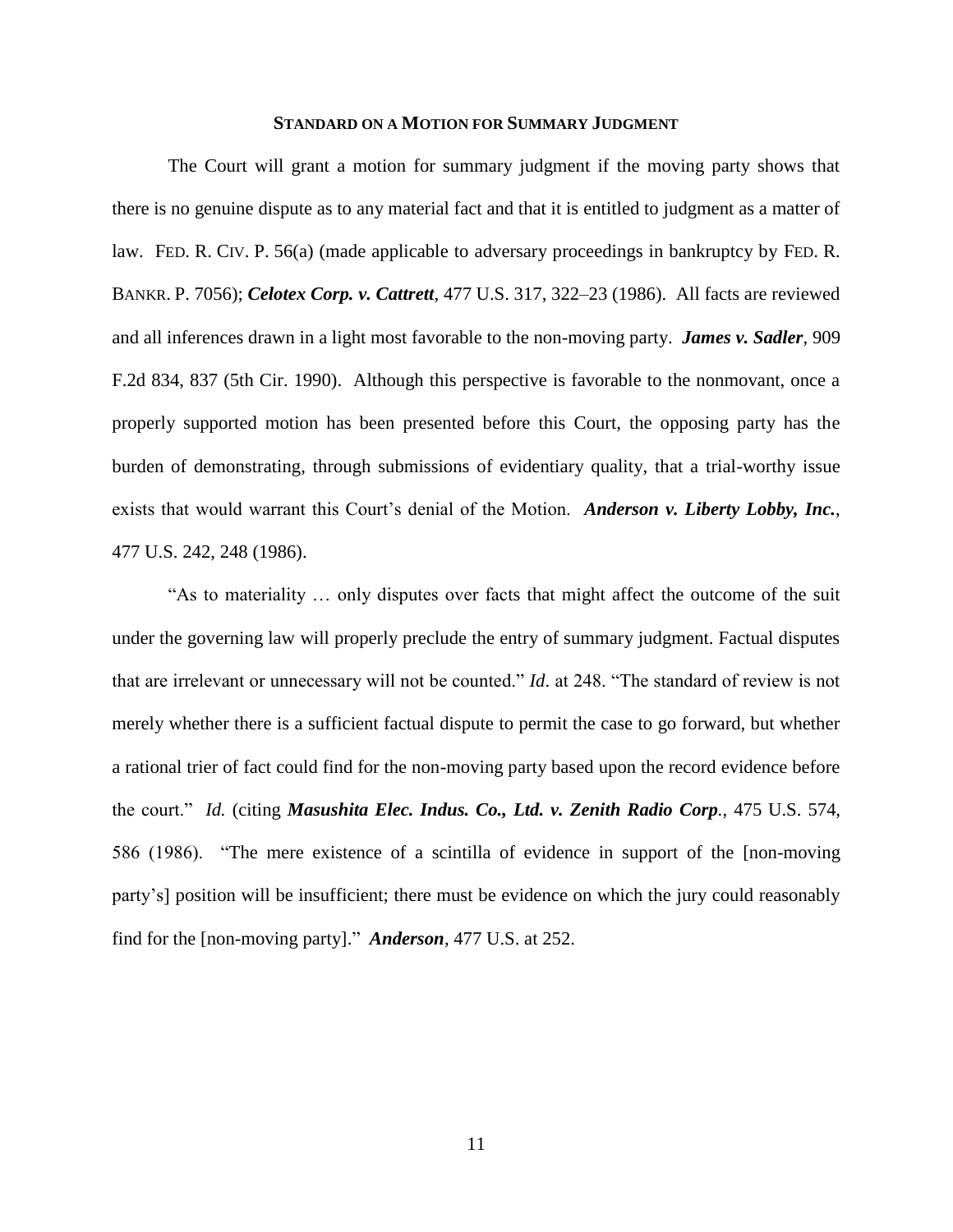#### **ANALYSIS**

### **(1) Did the Trustee meet its burden of proof as the moving party with supporting documents in support of its Motion for Summary Judgment?**

In its Response, RCL argues that the Rim Club Trust failed to meet its initial burden of proof on a summary judgment motion because the Motion was not supported by any pleadings, depositions, answers to interrogatories, admissions on file, or affidavits, and that the Statement of Facts and "unsworn copies of documents" do not suffice (ECF No. 2514, at 3). Upon review of the record, however, it is apparent that the Rim Club Trust has provided multiple documents in support of its Motion. Along with its Motion for Summary Judgment, the Rim Club Trust provided a supporting Statement of Facts. Attached as exhibits to the Statement of Facts, the Rim Club Trust provided the following: the Note (Ex. A), Loan Modification Agreement and accompanying Deed of Trust (Ex. B), a printout from the Arizona Corporation Commission's Public Access System, indicating that Chaparral Pines LLC is the manager of Rim Country Lender LLC (Ex. C), the Deed of Release (Ex. D), and the disputed proof of claim (Ex. E). In its Motion, the Rim Club Trust incorporated by reference "all matters of record," which includes the Rim Club Trust's underlying Objection to Claim and supporting exhibits. In addition, the Rim Club Trust subsequently provided additional supporting exhibits with its Reply brief. Those exhibits included several sworn declarations, described above, as well as several copies of official public records, the authenticity of which RCL does not question, according to its representation to the Court at the hearing. Therefore, the Court finds RCL's argument in this regard unpersuasive.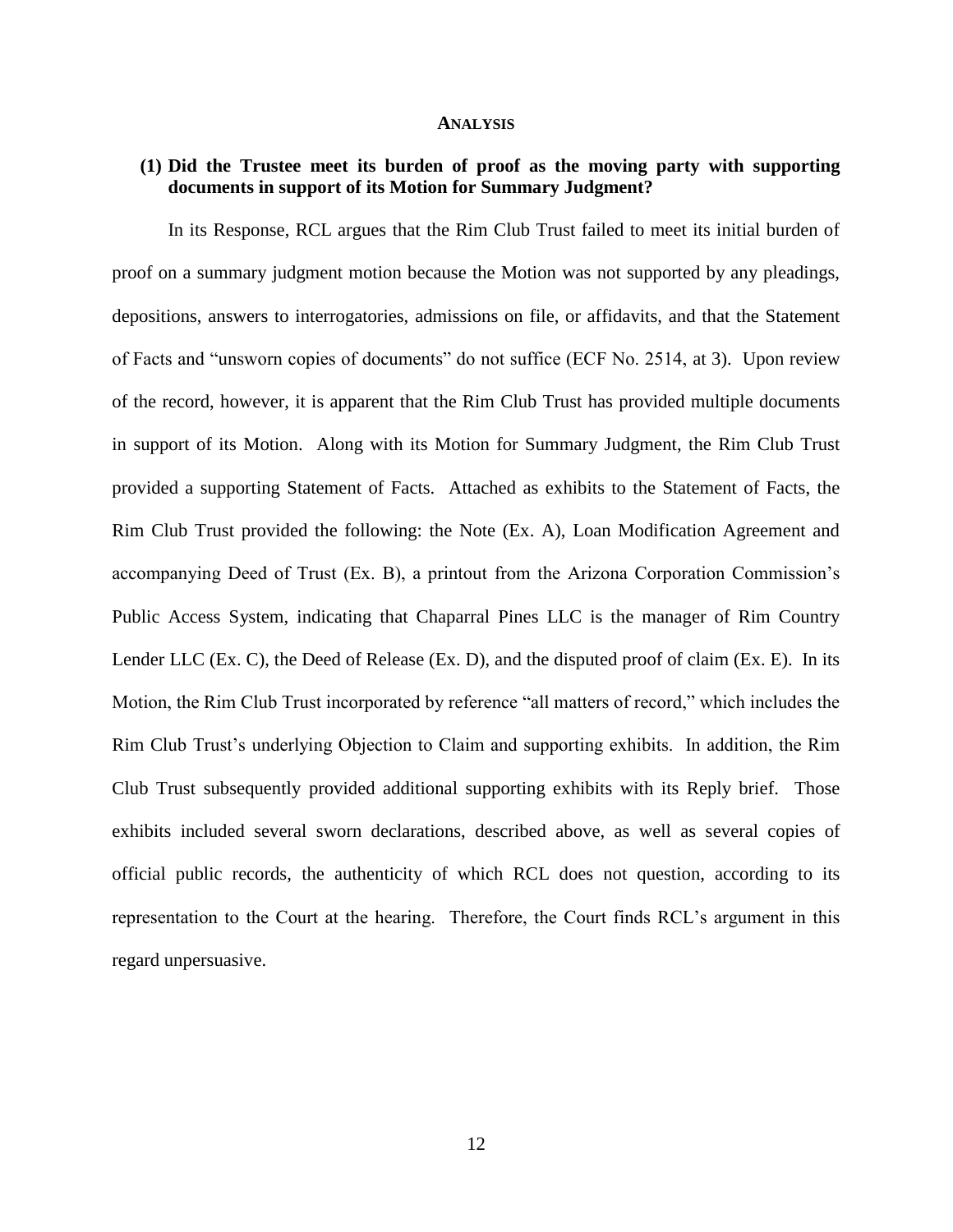## **(2) Is there a genuine issue of material fact as to whether Gift had the requisite authority to release the Deed of Trust?**

It is undisputed that Chaparall Pines LLC is the manager of Rim Golf Club LLC / RCL, pursuant to the records of the Arizona Corporations Commission. RCL, however, disputes that Jess Gift is the manager of Chaparral Pines LLC. The Rim Club Trust provided multiple sworn declarations from individuals who worked with Gift during the relevant time period. Those individuals stated that Gift signed all kinds of documents on behalf of Chaparral Pines and the related "development entities" including Rim Golf Club LLC / RCL, and that they were not aware of any time when Gift was not authorized to sign a document on behalf of these entities. They also stated that Gift was commonly known as and referred to as the manager and the person in charge. Similarly, they stated that no other individual within 2,000 miles of the development site in Payson, Arizona had as much authority than Gift to act on behalf of the development entities. Moreover, the Deed of Release itself is signed by Jess Gift as the manager of Chaparral Pines (ECF No. 2356-10).

Accordingly, the burden shifts to RCL to demonstrate, through submissions of evidentiary quality, that a trial-worthy question of material fact exists on this issue. *See Anderson*, 477 U.S. at 248. In considering RCL's Response and supporting documents, the "mere scintilla of evidence" in support of RCL's position that Gift is not the manager of Chaparral Pines will not suffice to defeat the Motion; there must be evidence on which the jury could reasonably find for RCL. *Id.* at 242.

In opposition to the finding that Gift is the manager of Chaparral Pines, RCL provided a Declaration by Jim Register, which includes Register's personal opinion that Gift is a "rogue employee of Crescent Resources, LLC who filed the Deed of Release without authority," but lacks any factual basis for that opinion based on his personal knowledge. RCL also provides a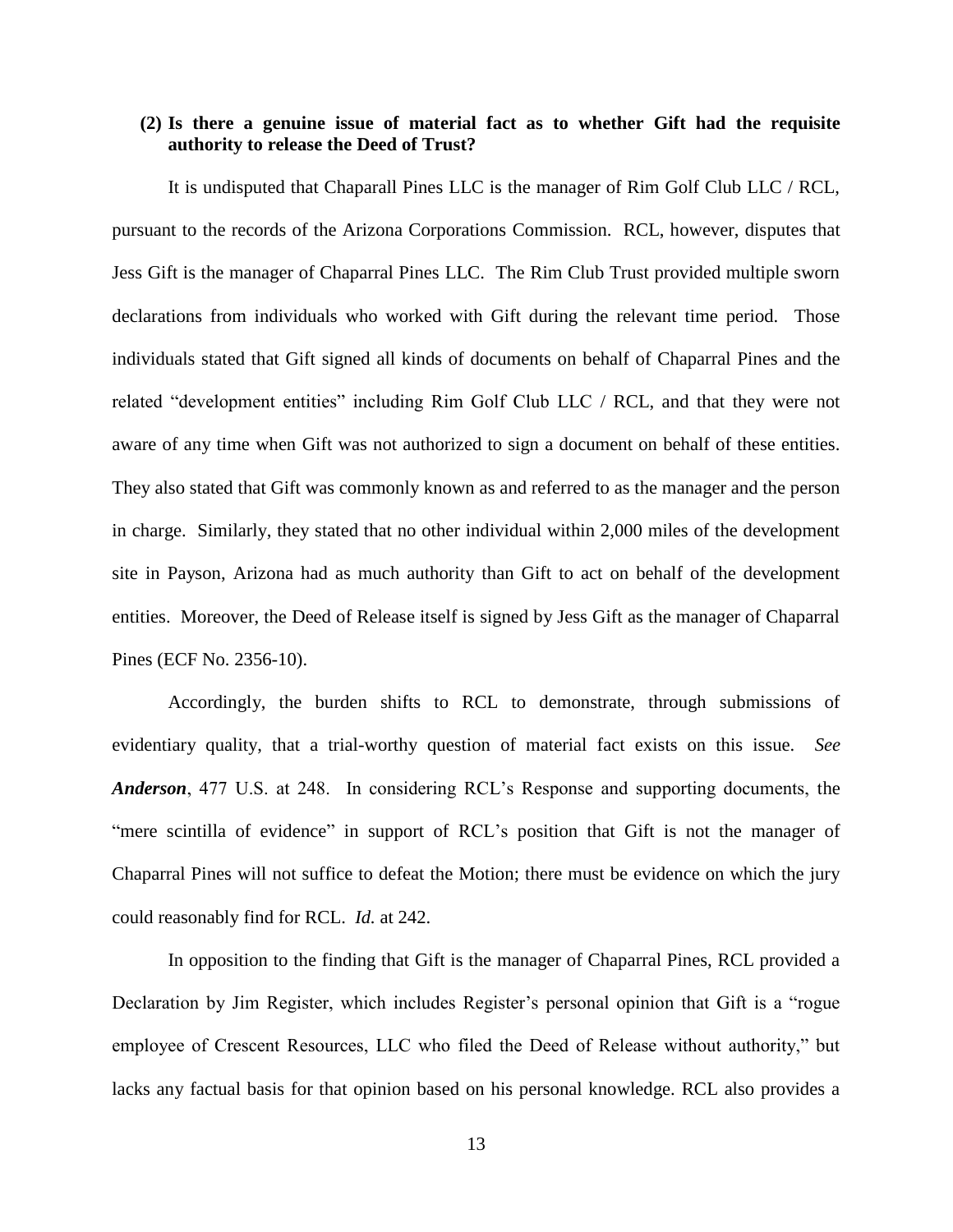printout from the Arizona Corporation Commission's Public Access System, indicating that Scott B. Lyon was the manager of Chaparral Pines beginning June 12, 2000 (ECF No. 2415, at 8). The report, however, has not been updated since June 14, 2000. The Deed of Release was signed by Gift on July 30, 2005. RCL also points to a Complaint filed by the Trustee against Jess Gift under 11 U.S.C. §§ 547 and 548, in which Gift is identified as "Residential RD Profit Center Head IV." (ECF No. 2514 (citing Ex. D)). As the Court noted at the hearing, allegations made in an adversary complaint do not constitute evidence, or even submissions of evidentiary quality.

Upon review of the totality of the evidence submitted by RCL on this point, the Court finds that RCL has simply not met its burden. Its purported evidence, including, among other things, Register's unsubstantiated personal opinion that Gift lacked authority to sign the Deed of Release and the outdated report from the Arizona Corporations Commission showing that a different individual was the manager back in 2000, is insufficient to create a genuine issue of material fact as to whether Gift was the manager during the relevant time period.

Given that there is no genuine issue of material fact as to whether Gift was the manager of Chaparral Pines, the Court will proceed to address the legal issue of whether, as manager of Chaparral Pines, Gift had the authority to release Rim Golf Club / RCL from the Deed of Trust. The Rim Club Trust argues that under Arizona law a manager of an Arizona limited liability company is the agent of the company for the purpose of carrying on business in the usual course (ECF No. 2499 (citing A.R.S. § 29-654(B)(2)). Specifically, a manager with authority who executes an instrument in the name of the limited liability company binds the company (*id.* (citing A.R.S. § 29-654(B)(3)).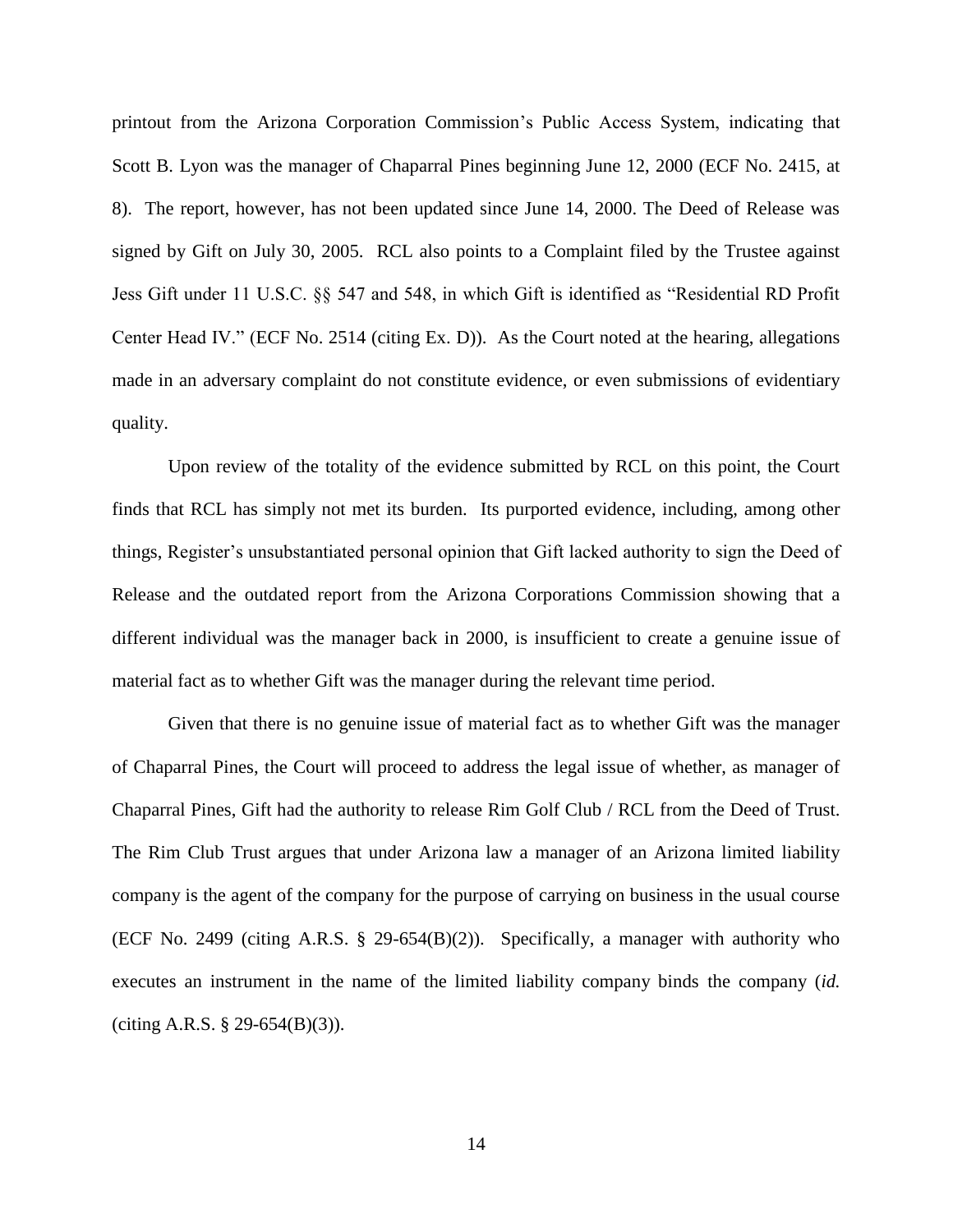Under the Arizona Revised Statutes, a "manager is an agent of the limited liability company for the purpose of carrying on its business in the usual way." A.R.S. § 29-654(B)(2). Furthermore, any act by a manager, "including the execution in the name of the limited liability company of any instrument, for apparently carrying on in the usual way the business of the limited liability company of which he is a manager binds the limited liability company unless the acting manager has in fact no authority to act for the limited liability company in the particular matter and the person with whom he is dealing has knowledge of the fact that the manager has no such authority." A.R.S. § 29-654 (B)(3). In other words, a manager with authority who executes an instrument in the name of the limited liability company in the usual course binds the company. The sworn declarations provided by the Rim Club Trust stated that Gift consistently signed documents on behalf of the developer entities, such as deeds, declarations of easement, and financial documents to name a few (ECF No. 25-19-2). RCL at no point argued that Gift's execution of the Deed of Release did not constitute the execution of an instrument in the name of the limited liability company "in the usual way" as defined in the statute.

As stated above, under the Arizona statute, the signed document is binding "unless the acting manager has in fact no authority to act for the limited liability company in the particular matter and the person with whom he is dealing has knowledge of the fact that the manager has no such authority." A.R.S. § 29-654 (B)(3). Curiously, because Gift is an agent of both Chaparral Pines and Rim Golf Club LLC, "the person with whom he is dealing" would be himself. RCL offers no evidence suggesting that either Gift or any one else involved in the transaction, or any other third party for that matter, had knowledge that Gift did not have authority to execute the Deed of Release.

As a matter of law, the Court finds that Gift had the requisite authority to release the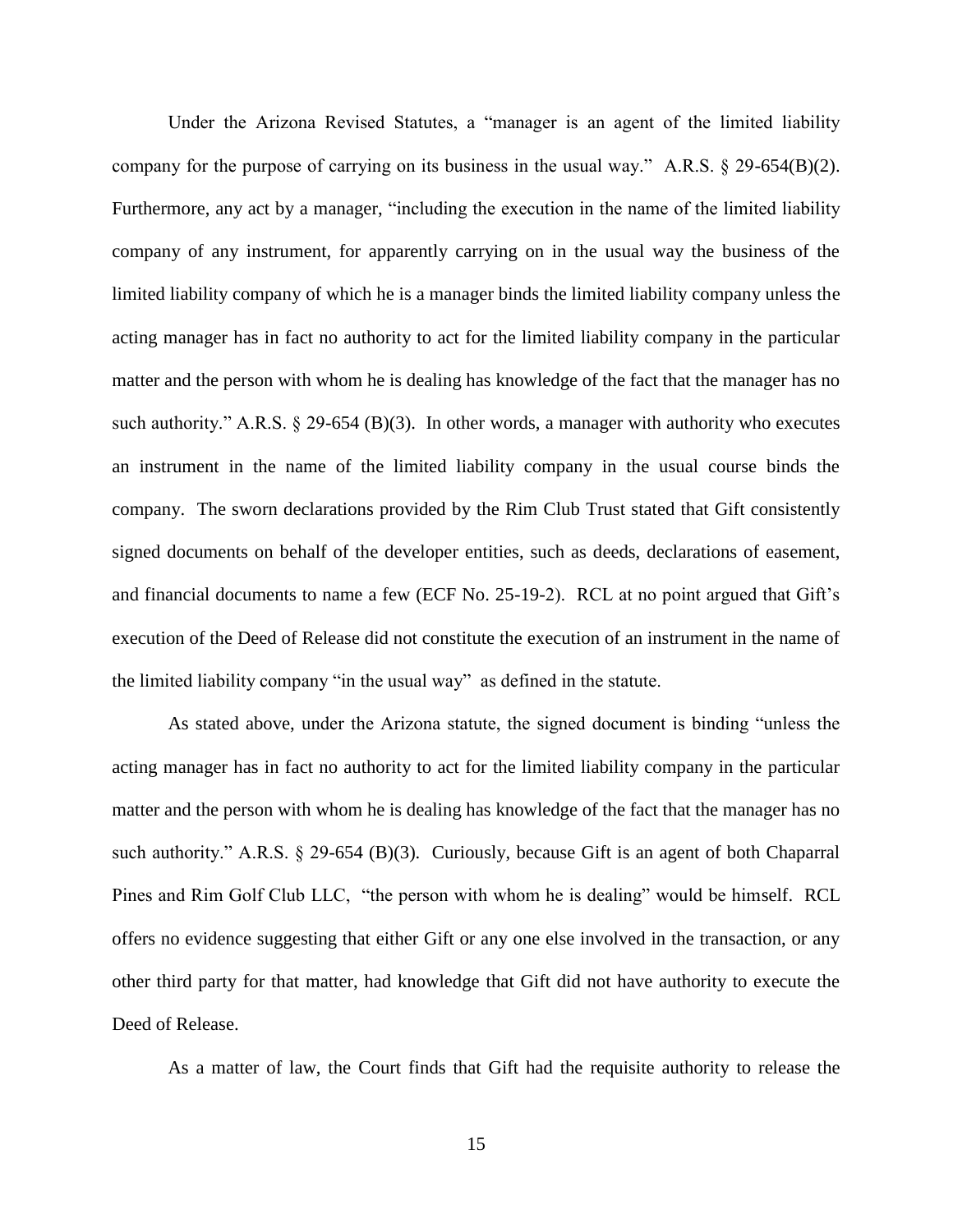Deed of Trust under Arizona law as an agent of both Chaparral Pines LLC and RCL. Thus, the Court will now address the remaining arguments presented by RCL in opposition to the Motion for Summary Judgment.

## **(3) Is the Deed of Release invalid on its face due to the fact that Chaparral Pines is described in the Deed of Trust as the Trustor and not the Beneficiary?**

RCL points out that the Deed of describes Gift as the manager of Chaparral Pines LLC, describes Chaparral Pines LLC as the Trustor, and describes The Rim Golf Club LLC as the Beneficiary (ECF No. 2356-10). The original Deed of Trust describes First American Title Insurance Company as the Trustee (ECF No. 2356-9). RCL argues that under Arizona law, the release must be given by a "mortgage[e], trustee, or person entitled to payment." (*Id.* (citing A.R.S. § 33-707(A)).<sup>4</sup> Thus, according to RLC, because the Deed of Release was given by the Trustor (Chaparral Pines) rather than the Beneficiary or person entitled to payment (Rim Golf Club), the document is ineffective.

The Court disagrees. As previously discussed, under Arizona law a manager of an Arizona limited liability company has the authority to act as an agent of the company for the purpose of carrying on business in the usual course, and a manager with authority who executes an instrument in the name of the limited liability company binds the company. A.R.S. § 29- 654(B)(2)-(3)). As previously stated, it is undisputed that Chaparral Pines LLC is the manager

 $4$  A.R.S. § 33-707(A) states in pertinent part:

If a mortgagee, trustee or person entitled to payment receives full satisfaction of a mortgage or deed of trust, he shall acknowledge satisfaction of the mortgage or deed of trust by delivering to the person making satisfaction or by recording a sufficient release or satisfaction of mortgage or deed of release and reconveyance of the deed of trust, which release, satisfaction of mortgage or deed of release and reconveyance shall contain the docket and page number or recording number of the mortgage or deed of trust. . . . It shall not be necessary for the trustee to join in the acknowledgment or satisfaction, or in the release, satisfaction of mortgage or deed of release and reconveyance. The recorded release or satisfaction of mortgage or deed of release and reconveyance constitutes conclusive evidence of full or partial satisfaction and release of the mortgage or deed of trust in favor of purchasers and encumbrancers for value and without actual notice.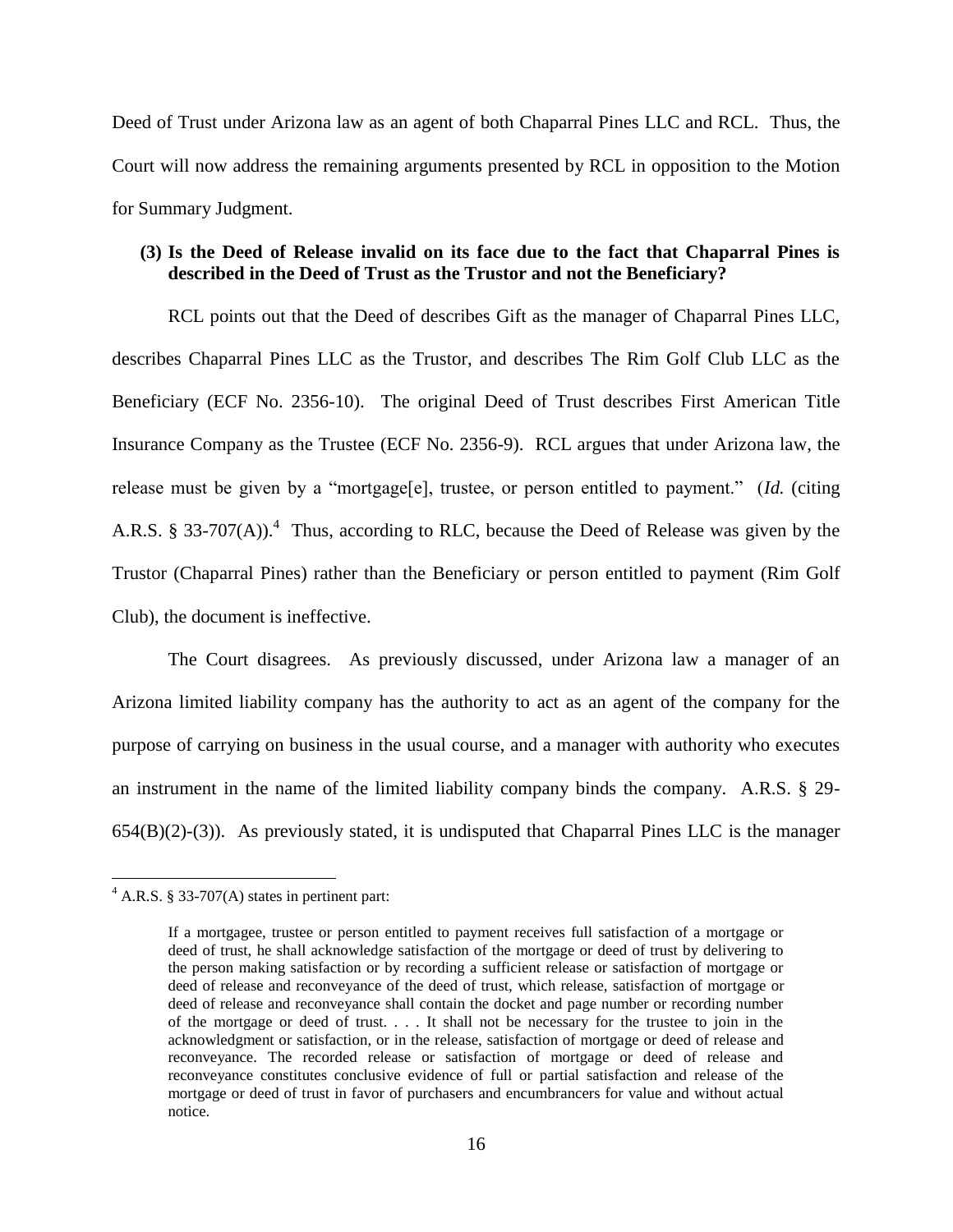of Rim Golf Club LLC (now known as Rim Country Lenders LLC), pursuant to the Arizona Corporations Commission records. Therefore, as the manager for Rim Golf Club, by signing the Deed of Trust in the name of Rim Golf Club, Chaparral Pines had the authority to bind the company. Thus, Rim Golf Club effectively released the Deed of Trust through its manager, Chaparral Pines, in the Deed of Release.

Furthermore, on the Deed of Release, Gift signed directly under the name of "The Rim Golf Club, L.L.C." Therefore, it was technically signed by the Beneficiary. The Court also notes that the Deed of Release states that the recorded document was to be mailed to Rim Golf Club LLC. There is no evidence or insinuation on the record that any party disputed the authority of Gift or Chaparral Pines to bind Rim Golf Club at the time that the document was recorded, or mailed, or received thereafter. For these reasons, the Court finds that the Deed of Release is a valid and binding document both under section 29-654(B)(2)-(3) and section  $33-707(A)$ .

# **(4) Even if the Release were invalid on its face, did the Rim Club Trust acquire the property as a bona fide purchaser under 11 U.S.C. § 544(a)(3)?**

In its Reply brief, the Rim Club Trust argues that, even if the release is invalid, the Rim Club Trust took title to the property as a bona fide purchaser pursuant to 11 U.S.C. § 544(a)(3), without notice of any competing property interest allegedly held by the RCL Claimants (ECF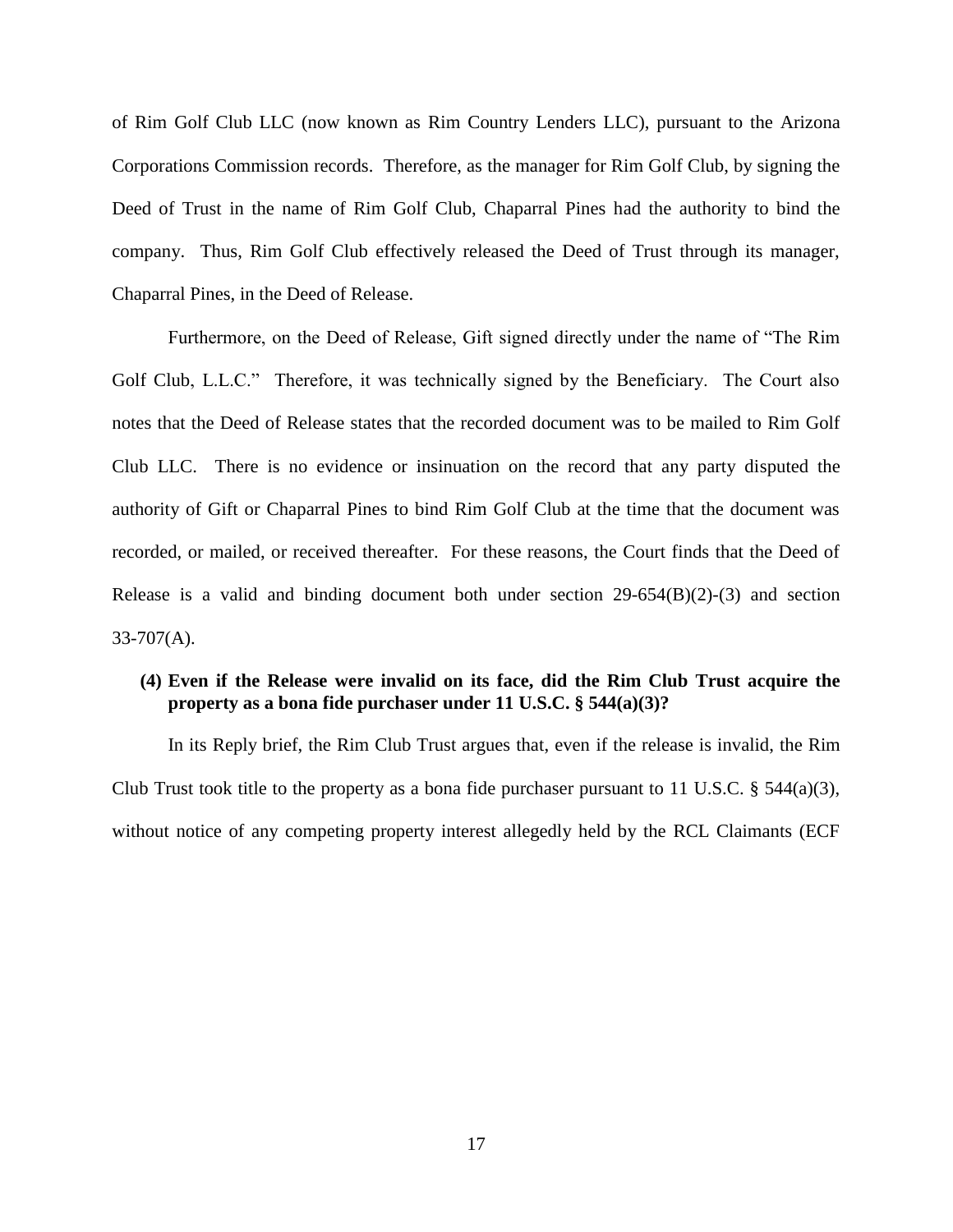No. 2519).<sup>5</sup> RCL did not file another written response after the Rim Club Trust filed its Reply, but briefly addressed this argument at the hearing. Counsel for RCL argued that in signing the Deed of Release Gift, as a manager of Chaparral Pines, was acting on behalf of the borrower (Chaparral Pines) rather than the lender (Rim Golf Club). Counsel argued that this in and of itself created a duty of inquiry notice, which would preclude a finding that the Rim Club Trust was a bona fide purchaser. The Court again notes, however, that even though the paragraph below the signature line identifies Gift as a manager of Chaparral Pines, Gift signed the document directly under the name of Rim Golf Club LLC. RCL does not present any substantive legal argument for why the mere mention in the document that Gift is the manager of Chaparral Pines would create a duty of inquiry notice, and the Court is not persuaded that it does.

## **(5) Is the Rim Club Trust judicially estopped from denying that RCL's claim is secured?**

RCL argues that the Rim Club Trust is judicially stopped from denying that RCL's claim is secured because in the Debtor's Schedule D it listed RCL as holding non-contingent, undisputed, secured claims. As a result, RCL argues, the Trustee "is barred from disputing their status under the doctrine of judicial estoppel." (*Id.* at 5.) RCL cites generally to *Love v. Tyson Foods, Inc.*, 677 F. 3d 258 (5th Cir 2012), but provides no explanation for why that case is applicable. The Court, therefore, conducted its own review of the case. Love filed a civil rights action against his former employer, alleging retaliation after Love complained of racial

 $5$  11 U.S.C. § 544(a)(3) states, in pertinent part, as follows:

<sup>(</sup>a) The trustee shall have, as of the commencement of the case, and without regard to any knowledge of the trustee or of any creditor, the rights and powers of, or may avoid any transfer of property of the debtor or any obligation incurred by the debtor that is voidable  $by-$ .

<sup>(3)</sup> a bona fide purchaser of real property, other than fixtures, from the debtor, against whom applicable law permits such transfer to be perfected, that obtains the status of a bona fide purchaser and has perfected such transfer at the time of the commencement of the case, whether or not such a purchaser exists.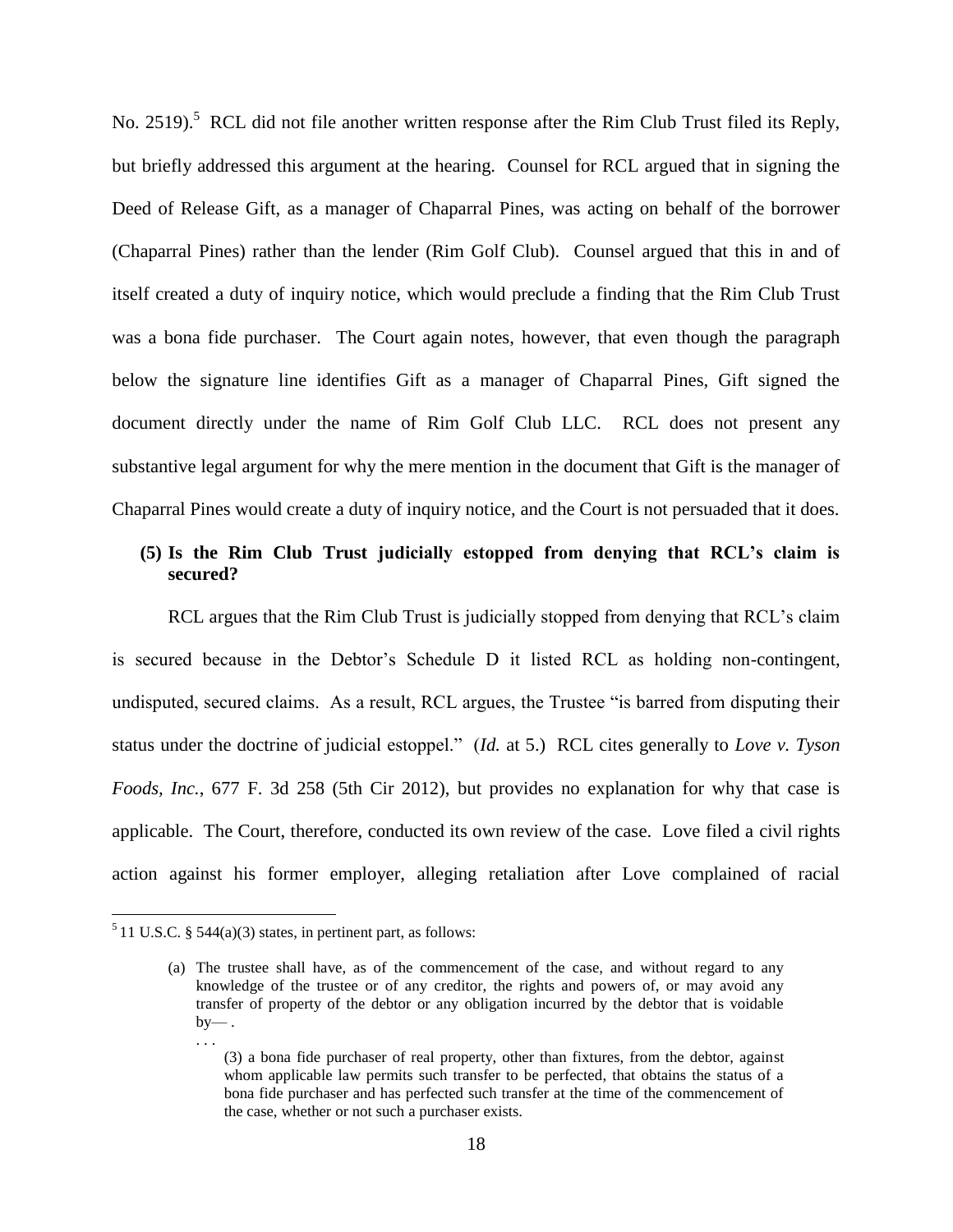discrimination in the workplace. At the time Love filed this lawsuit, he was a debtor in a Chapter 13 case, having filed a petition less than 30 days earlier. Love failed to disclose his civil rights claim as an asset of the estate on his bankruptcy schedules. The former employer moved for summary judgment, arguing that Love should be judicially estopped from pursuing the civil rights action because he failed to disclose those claims to the bankruptcy court. The district court granted the motion for summary judgment on judicial estoppel grounds, finding that Love's failure to disclose was not inadvertent. The Fifth Circuit affirmed.

The Court fails to see how *Love* is applicable to the case at hand. Love involved the debtor's intentional failure to disclose a contingent or unliquidated claim as an asset of the estate. The court subsequently denied the debtor any right to benefit from pursuing that claim. In this case, the debtor listed a claim as secured, and the Trustee now argues that it is unsecured based on a documented release of the lien. RCL has supplied the Court with no basis to draw an analogy between Love and this case and has provided no other case law in support of its judicial estoppel argument. Accordingly, the Court sees no reason to deny the Motion for Summary Judgment on judicial estoppel grounds.

#### **CONCLUSION**

The Court has determined that the Rim Club Trust presented a properly supported Motion for Summary Judgment on their Claims Objection. The Rim Club Trust demonstrated through submissions of evidentiary quality that the claims in question were not secured due to the valid release of the Deed of Trust. It follows that in order for RCL to defeat the Motion it must demonstrate that a rational trier of fact could find that RCL's claims were, in fact, secured based upon the record evidence before the Court. "The mere existence of a scintilla of evidence in support of the [non-moving party's] position will be insufficient; there must be evidence on